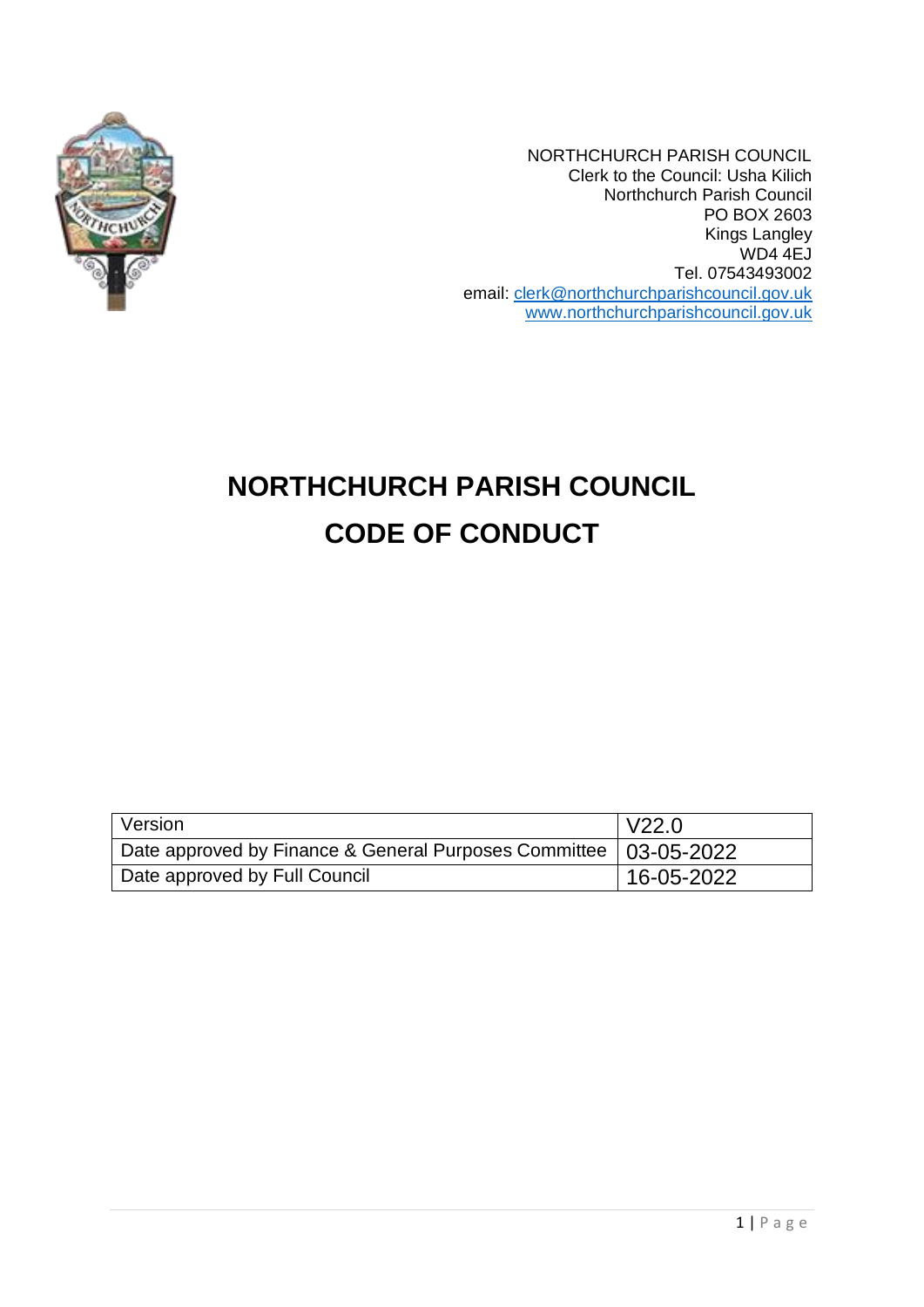# **Local Government Association**

# **Model Councillor Code of Conduct 2020**

# **Joint statement**

The role of councillors across all tiers of local government is a vital part of our country's system of democracy. It is important that as councillors we can be held accountable and all adopt the behaviours and responsibilities associated with the role. Our conduct as an individual councillor affects the reputation of all councillors. We want the role of councillor to be one that people aspire to. We also want individuals from a range of backgrounds and circumstances to be putting themselves forward to become councillors.

As councillors, we represent local residents, work to develop better services and deliver local change. The public have high expectations of us and entrust us to represent our local area; taking decisions fairly, openly, and transparently. We have both an individual and collective responsibility to meet these expectations by maintaining high standards and demonstrating good conduct, and by challenging behaviour which falls below expectations.

Importantly, we should be able to undertake our role as a councillor without being intimidated, abused, bullied or threatened by anyone, including the general public.

This Code has been designed to protect our democratic role, encourage good conduct and safeguard the public's trust in local government.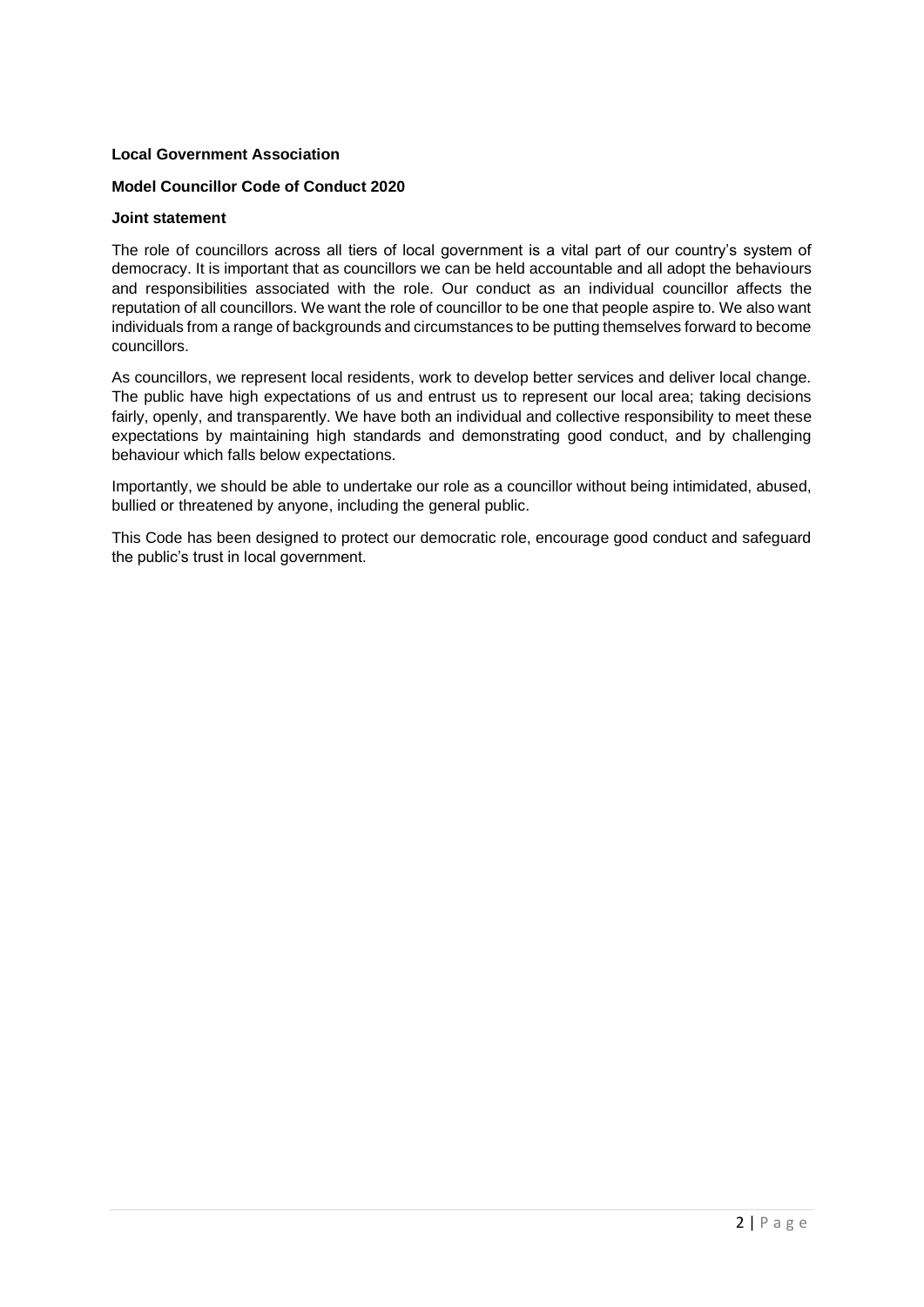# **Introduction**

All councils are required to have a local Councillor Code of Conduct (CoC0 and Northchurch Parish Council (NPC) have written this CoC based on the Local Government Association (LGA) Model Councillor Code of Conduct to help us ensure we continue to aspire to high standards of leadership and performance.

NPC will undertake an annual review of this Code to ensure it continues to be fit- for purpose, incorporating advances in technology, social media and changes in legislation.

#### **Definitions**

The Localism Act 2011 Section 27(4) requires councillors and co-opted members to follow a code of conduct.

In this code, "councillor" means a member or co-opted member of the council. "Co-opted member" means a person who is not a member of the council but who

a) is a member of any committee or sub-committee of the council, or;

b) is a member of, and represents the council on, any joint committee or joint subcommittee of the council;

and who is entitled to vote on any question that falls to be decided at any meeting of that committee or sub-committee".

For the purposes of this Code of Conduct, "local authority" includes county councils, district councils, London borough councils, parish councils, town councils, fire and rescue authorities, police authorities, joint authorities, economic prosperity boards, combined authorities and National Park authorities.

# **Purpose of the Code of Conduct**

The purpose of this Code of Conduct is to assist us, the Northchurch Parish Councillors in modelling the behaviour that is expected of us, to provide a personal check and balance, and to set out the type of conduct that could lead to action being taken against us. It is also to protect us, the public, fellow councillors, local authority officers and the reputation of local government. It sets out general principles of conduct expected of all councillors and our specific obligations in relation to standards of conduct. The fundamental aim of the Code is to create and maintain public confidence in the role of councillor and local government.

#### **General principles of councillor conduct**

Everyone in public office at all levels; all who serve the public or deliver public services, including ministers, civil servants, councillors and local authority officers; should uphold the Seven Principles of Public Life, also known as the Nolan Principles.

Building on these principles, the following general principles have been developed specifically for the role of councillor.

In accordance with the public trust placed in me, on all occasions:

- I act with integrity and honesty
- I act lawfully
- I treat all persons fairly and with respect; and
- I lead by example and act in a way that secures public confidence in the role of councillor.

In undertaking my role:

• I impartially exercise my responsibilities in the interests of the local community

• I do not improperly seek to confer an advantage, or disadvantage, on any person • I avoid conflicts of interest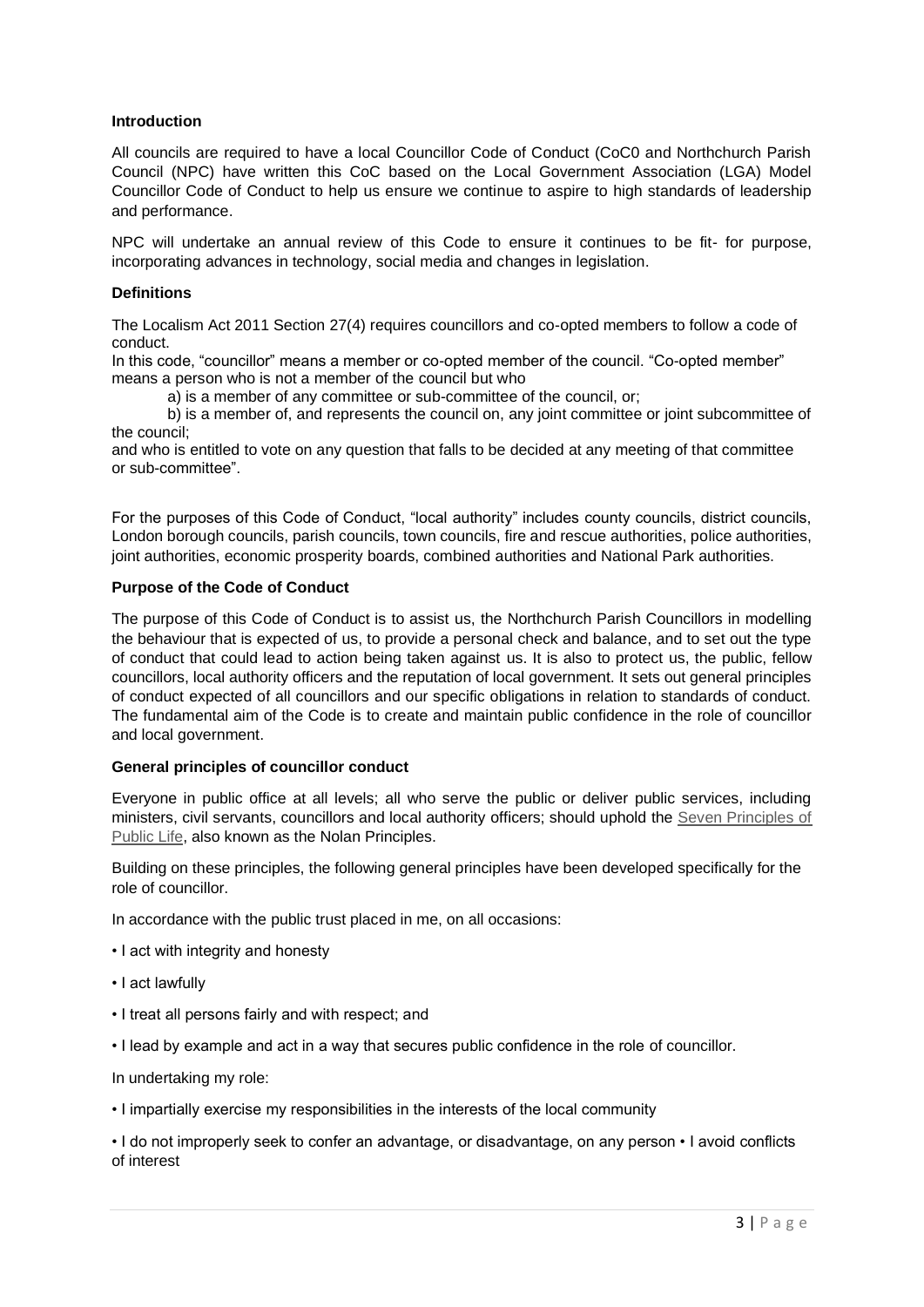• I exercise reasonable care and diligence; and

• I ensure that public resources are used prudently in accordance with my local authority's requirements and in the public interest.

# **Application of the Code of Conduct**

This Code of Conduct applies to you as soon as you sign your declaration of acceptance of the office of councillor or attend your first meeting as a co-opted member and continues to apply to you until you cease to be a councillor.

This Code of Conduct applies to you when you are acting in your capacity as a councillor which may include when:

• you misuse your position as a councillor

• your actions would give the impression to a reasonable member of the public with knowledge of all the facts that you are acting as a councillor;

The Code applies to all forms of communication and interaction, including:

- at face-to-face meetings
- at online or telephone meetings
- in written communication
- in verbal communication
- in non-verbal communication
- in electronic and social media communication, posts, statements and comments.

You are also expected to uphold high standards of conduct and show leadership at all times when acting as a councillor.

Your Monitoring Officer has statutory responsibility for the implementation of the Code of Conduct, and you are encouraged to seek advice from your Monitoring Officer on any matters that may relate to the Code of Conduct. Town and parish councillors are encouraged to seek advice from their Clerk, who may refer matters to the Monitoring Officer.

#### **Standards of councillor conduct**

This section sets out your obligations, which are the minimum standards of conduct required of you as a councillor. Should your conduct fall short of these standards, a complaint may be made against you, which may result in action being taken.

Guidance is included to help explain the reasons for the obligations and how they should be followed.

#### **General Conduct**

- **1. Respect**
	- **As a councillor:**
	- **1.1 I treat other councillors and members of the public with respect.**
	- **1.2 I treat local authority employees, employees and representatives of partner organisations and those volunteering for the local authority with respect and respect the role they play.**

Respect means politeness and courtesy in behaviour, speech, and in the written word. Debate and having different views are all part of a healthy democracy. As a councillor, you can express,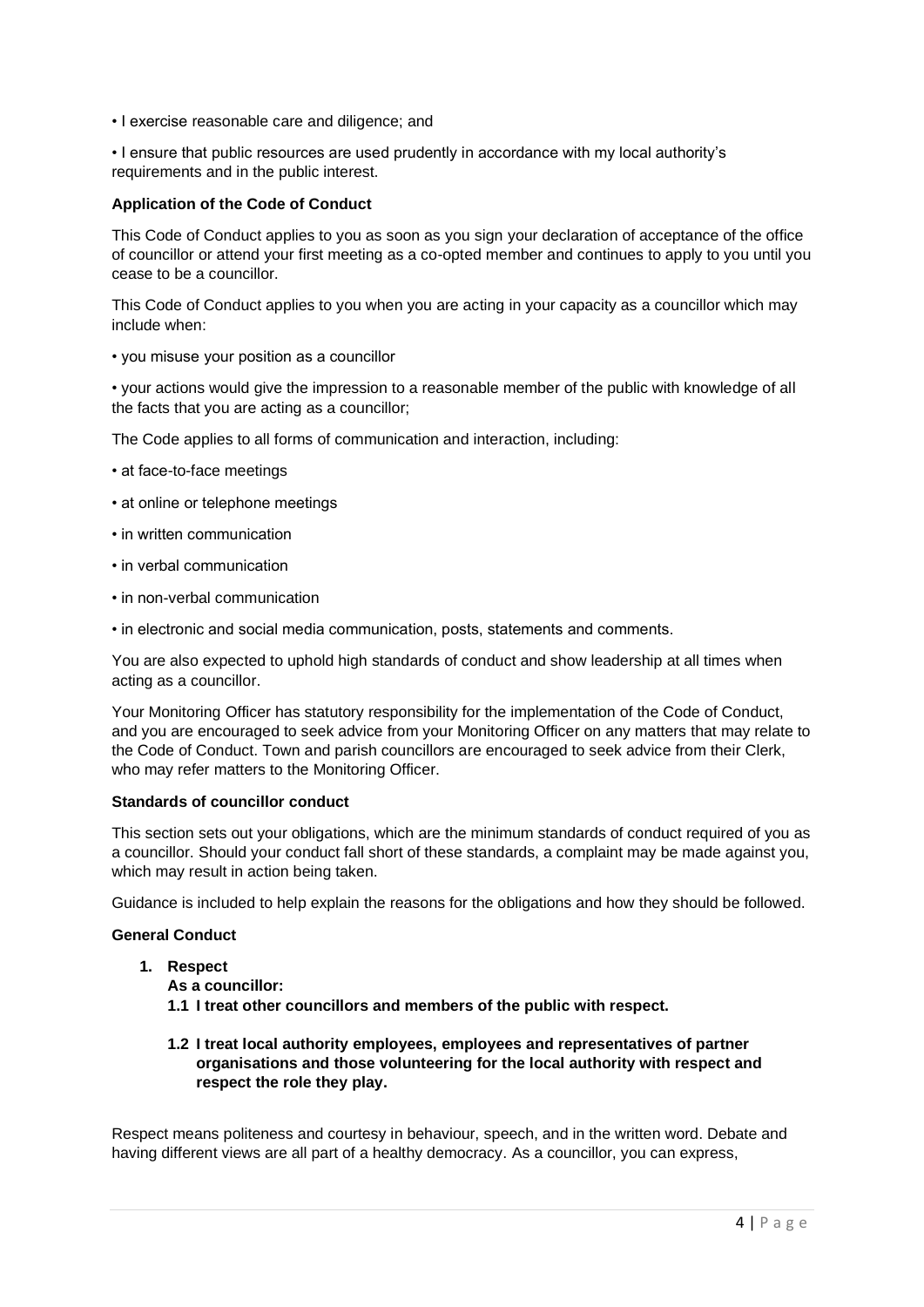challenge, criticise and disagree with views, ideas, opinions and policies in a robust but civil manner. You should not, however, subject individuals, groups of people or organisations to personal attack.

In your contact with the public, you should treat them politely and courteously. Rude and offensive behaviour lowers the public's expectations and confidence in councillors.

In return, you have a right to expect respectful behaviour from the public. If members of the public are being abusive, intimidatory or threatening you are entitled to stop any conversation or interaction in person or online and report them to the local authority, the relevant social media provider or the police. This also applies to fellow councillors, where action could then be taken under the Councillor Code of Conduct, and local authority employees, where concerns should be raised in line with the local authority's councillor-officer protocol.

# **2. Bullying, harassment and discrimination**

**As a councillor:** 

- **2.1 I do not bully any person.**
- **2.2 I do not harass any person.**

# **2.3 I promote equalities and do not discriminate unlawfully against any person.**

The Advisory, Conciliation and Arbitration Service (ACAS) characterises bullying as offensive, intimidating, malicious or insulting behaviour, an abuse or misuse of power through means that undermine, humiliate, denigrate or injure the recipient. Bullying might be a regular pattern of behaviour or a one-off incident, happen face-to-face, on social media, in emails or phone calls, happen in the workplace or at work social events and may not always be obvious or noticed by others.

The Protection from Harassment Act 1997 defines harassment as conduct that causes alarm or distress or puts people in fear of violence and must involve such conduct on at least two occasions. It can include repeated attempts to impose unwanted communications and contact upon a person in a manner that could be expected to cause distress or fear in any reasonable person.

Unlawful discrimination is where someone is treated unfairly because of a protected characteristic. Protected characteristics are specific aspects of a person's identity defined by the Equality Act 2010. They are age, disability, gender reassignment, marriage and civil partnership, pregnancy and maternity, race, religion or belief, sex and sexual orientation.

The Equality Act 2010 places specific duties on local authorities. Councillors have a central role to play in ensuring that equality issues are integral to the local authority's performance and strategic aims, and that there is a strong vision and public commitment to equality across public services.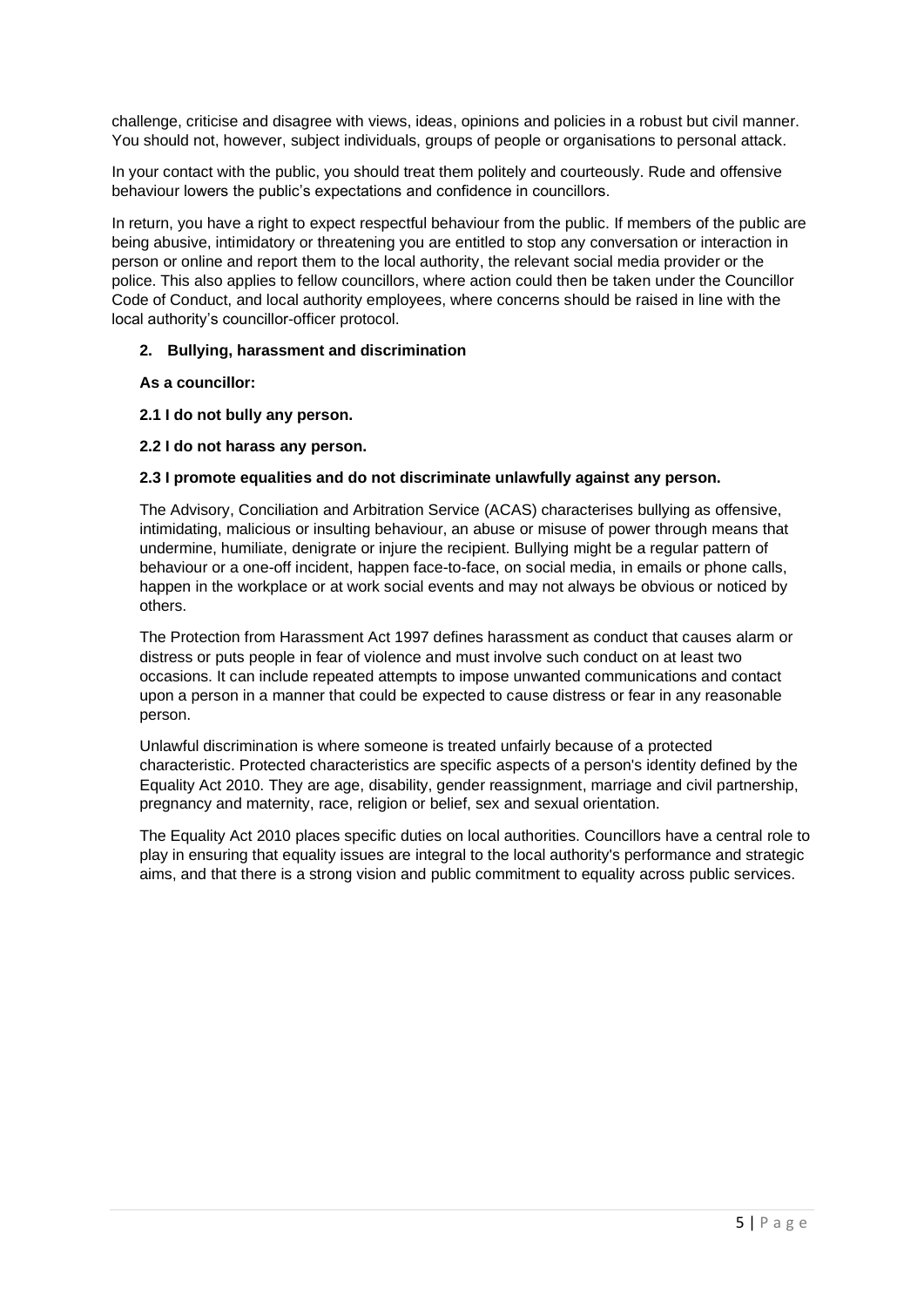# **3. Impartiality of officers of the council**

**As a councillor**:

# **3.1 I do not compromise, or attempt to compromise, the impartiality of anyone who works for, or on behalf of, the local authority.**

Officers work for the local authority as a whole and must be politically neutral (unless they are political assistants). They should not be coerced or persuaded to act in a way that would undermine their neutrality. You can question officers in order to understand, for example, their reasons for proposing to act in a particular way, or the content of a report that they have written. However, you must not try and force them to act differently, change their advice, or alter the content of that report, if doing so would prejudice their professional integrity.

#### **4.Confidentiality and access to information**

**As a councillor:** 

- **4.1 I do not disclose information:** 
	- **a. given to me in confidence by anyone**

**b. acquired by me which I believe, or ought reasonably to be aware, is of a confidential nature, unless** 

**i. I have received the consent of a person authorised to give it;** 

**ii. I am required by law to do so;** 

**iii. the disclosure is made to a third party for the purpose of obtaining professional legal advice provided that the third party agrees not to disclose the information to any other person; or** 

- **iv. the disclosure is:** 
	- **1. reasonable and in the public interest; and**

**2. made in good faith and in compliance with the reasonable requirements of the local authority; and** 

**3. I have consulted the Monitoring Officer prior to its release.** 

**4.2 I do not improperly use knowledge gained solely as a result of my role as a councillor for the advancement of myself, my friends, my family members, my employer or my business interests.** 

# **4.3 I do not prevent anyone from getting information that they are entitled to by law.**

Local authorities must work openly and transparently, and their proceedings and printed materials are open to the public, except in certain legally defined circumstances. You should work on this basis, but there will be times when it is required by law that discussions, documents and other information relating to or held by the local authority must be treated in a confidential manner. Examples include personal data relating to individuals or information relating to ongoing negotiations.

#### **5. Disrepute**

#### **As a councillor:**

#### **5.1 I do not bring my role or local authority into disrepute.**

As a Councillor, you are trusted to make decisions on behalf of your community and your actions and behaviour are subject to greater scrutiny than that of ordinary members of the public. You should be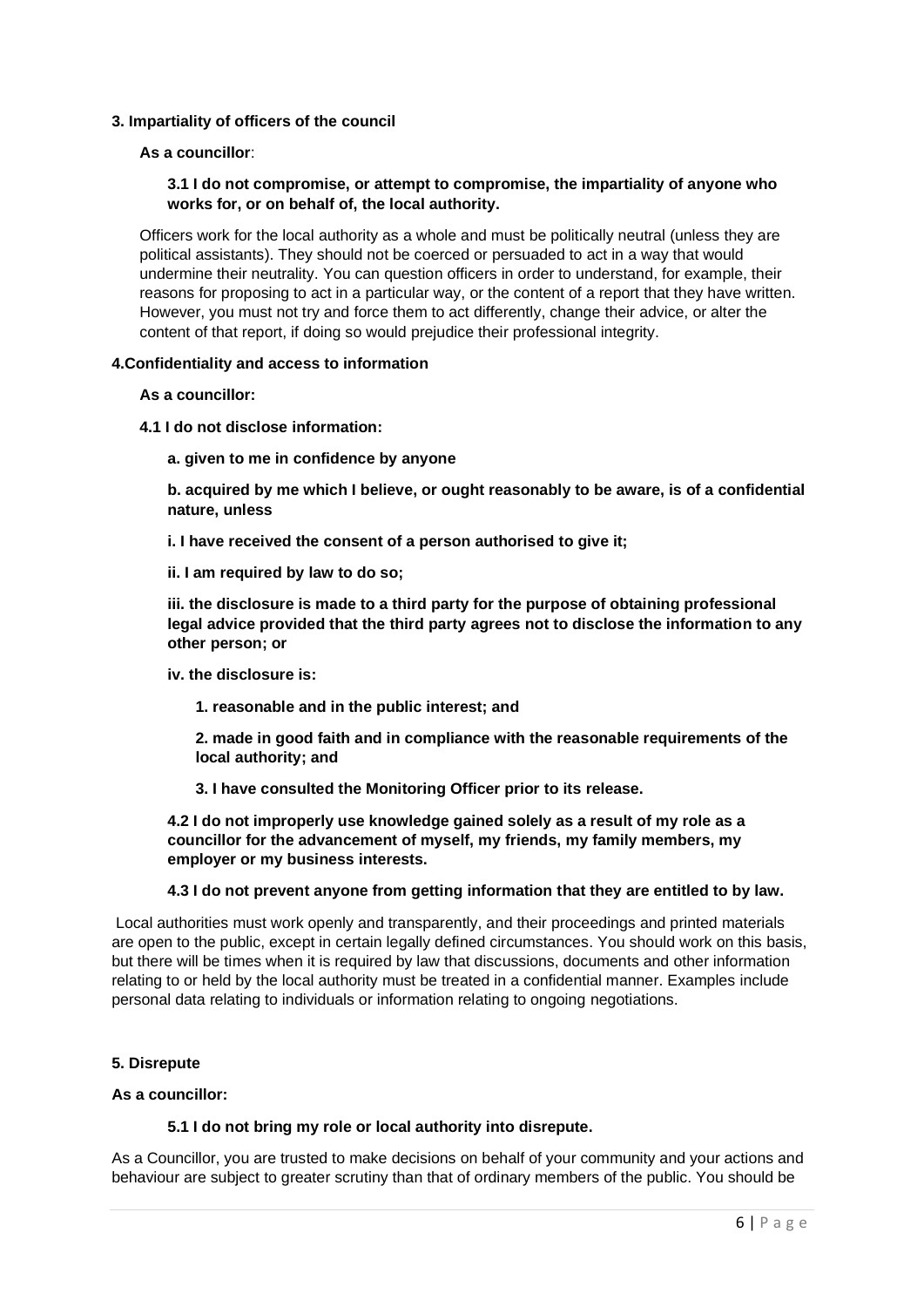aware that your actions might have an adverse impact on you, other councillors and/or your local authority and may lower the public's confidence in your or your local authority's ability to discharge your/it's functions. For example, behaviour that is considered dishonest and/or deceitful can bring your local authority into disrepute.

You are able to hold the local authority and fellow councillors to account and are able to constructively challenge and express concern about decisions and processes undertaken by the council whilst continuing to adhere to other aspects of this Code of Conduct.

# **6. Use of position**

#### **As a councillor:**

# **6.1 I do not use, or attempt to use, my position improperly to the advantage or disadvantage of myself or anyone else.**

Your position as a member of the local authority provides you with certain opportunities, responsibilities and privileges, and you make choices all the time that will impact others. However, you should not take advantage of these opportunities to further your own or others' private interests or to disadvantage anyone unfairly.

# **7. Use of local authority resources and facilities**

#### **As a councillor:**

- **7.1 I do not misuse council resources.**
- **7.2 I will, when using the resources of the local or authorising their use by others:** 
	- **a. act in accordance with the local authority's requirements; and**

**b. ensure that such resources are not used for political purposes unless that use could reasonably be regarded as likely to facilitate, or be conducive to, the discharge of the functions of the local authority or of the office to which I have been elected or appointed.** 

You may be provided with resources and facilities by the local authority to assist you in carrying out your duties as a councillor.

Examples include:

- office support
- stationery
- equipment such as phones, and computers
- transport
- access and use of local authority buildings and rooms.

These are given to you to help you carry out your role as a councillor more effectively and are not to be used for business or personal gain. They should be used in accordance with the purpose for which they have been provided and the local authority's own policies regarding their use.

# **8. Complying with the Code of Conduct**

# **As a Councillor:**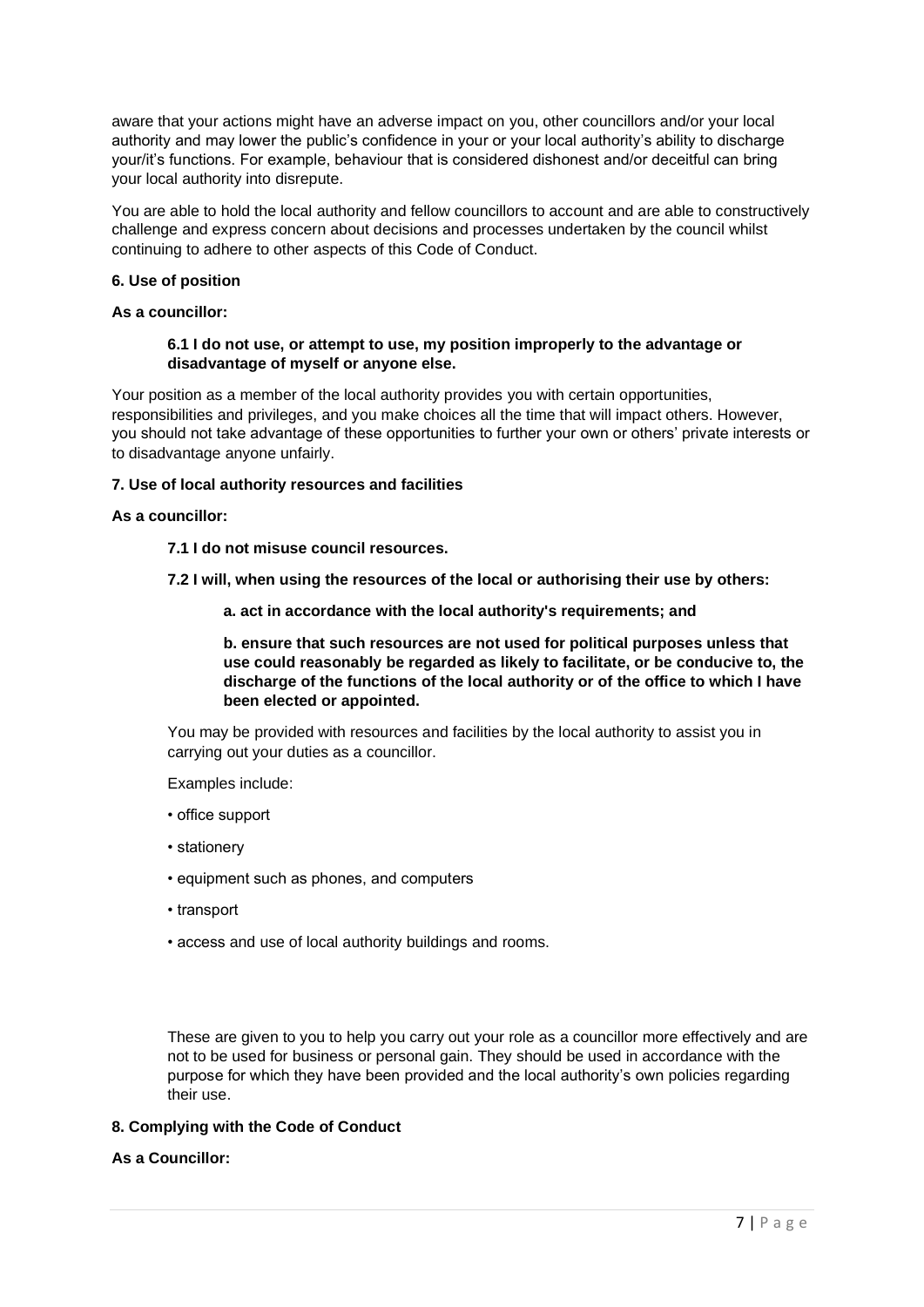- **8.1 I undertake Code of Conduct training provided by my local authority.**
- **8.2 I cooperate with any Code of Conduct investigation and/or determination.**
- **8.3 I do not intimidate or attempt to intimidate any person who is likely to be involved with the administration of any investigation or proceedings.**
- **8.4 I comply with any sanction imposed on me following a finding that I have breached the Code of Conduct.**

It is extremely important for you as a councillor to demonstrate high standards, for you to have your actions open to scrutiny and for you not to undermine public trust in the local authority or its governance. If you do not understand or are concerned about the local authority's processes in handling a complaint you should raise this with your Monitoring Officer.

# **Protecting your reputation and the reputation of the local authority**

#### **9. Interests**

# **As a councillor:**

# **9.1 I register and disclose my interests.**

Section 29 of the Localism Act 2011 requires the Monitoring Officer to establish and maintain a register of interests of members of the authority . You need to register your interests so that the public, local authority employees and fellow councillors know which of your interests might give rise to a conflict of interest. The register is a public document that can be consulted when (or before) an issue arises. The register also protects you by allowing you to demonstrate openness and a willingness to be held accountable. You are personally responsible for deciding whether or not you should disclose an interest in a meeting, but it can be helpful for you to know early on if others think that a potential conflict might arise. It is also important that the public know about any interest that might have to be disclosed by you or other councillors when making or taking part in decisions, so that decision making is seen by the public as open and honest. This helps to ensure that public confidence in the integrity of local governance is maintained.

You should note that failure to register or disclose a disclosable pecuniary interest as set out in Table 1, is a criminal offence under the Localism Act 2011.

Appendix B sets out the detailed provisions on registering and disclosing interests. If in doubt, you should always seek advice from your Monitoring Officer.

#### **10.Gifts and hospitality**

# **As a councillor:**

**10.1 I do not accept gifts or hospitality, irrespective of estimated value, which could give rise to real or substantive personal gain or a reasonable suspicion of influence on my part to show favour from persons seeking to acquire, develop or do business with the local authority or from persons who may apply to the local authority for any permission, licence or other significant advantage.**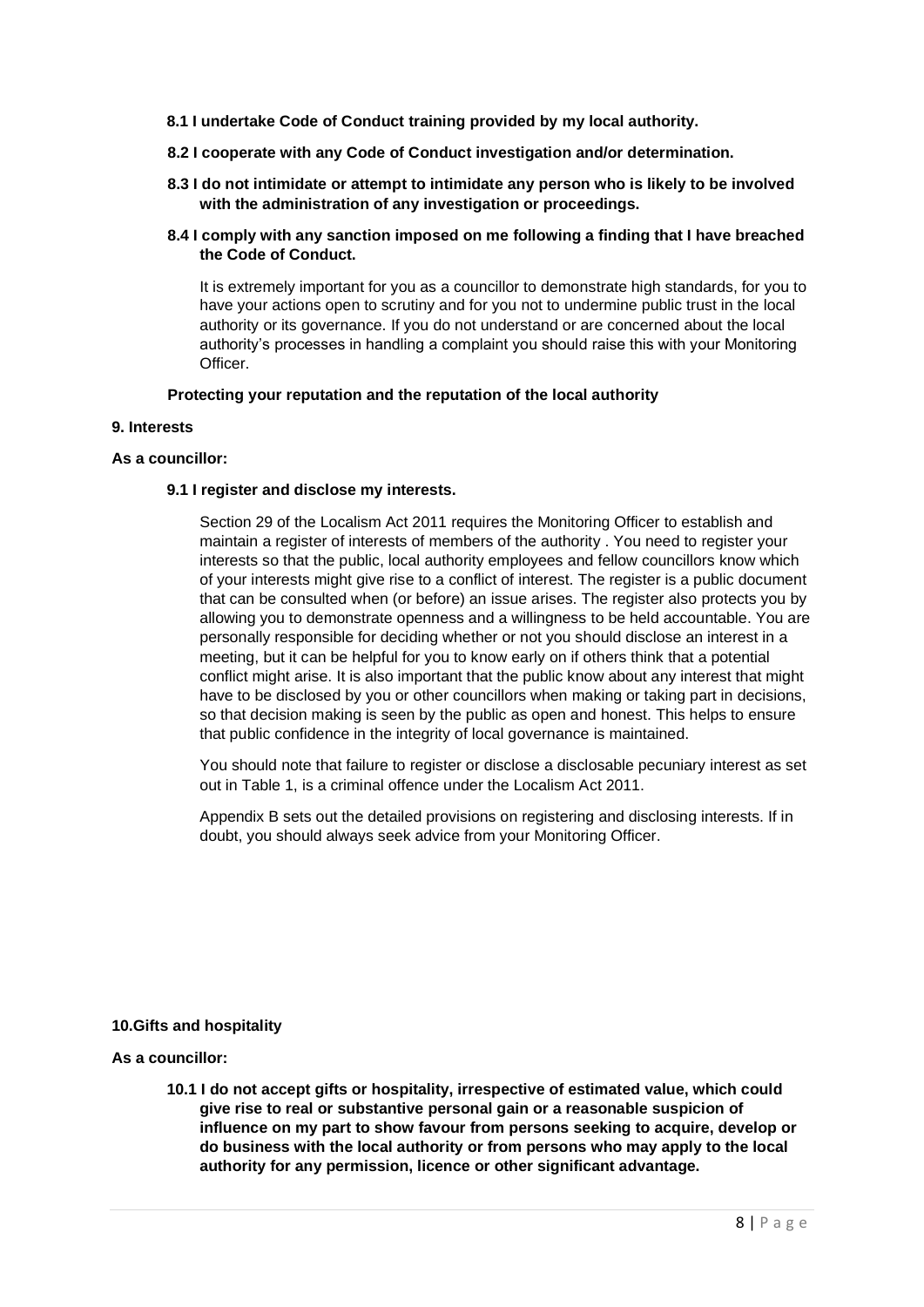**10.2 I register with the Monitoring Officer any gift or hospitality with an estimated value of at least £50 within 28 days of its receipt.** 

# **10.3 I register with the Monitoring Officer any significant gift or hospitality that I have been offered but have refused to accept.**

In order to protect your position and the reputation of the local authority, you should exercise caution in accepting any gifts or hospitality which are (or which you reasonably believe to be) offered to you because you are a councillor. The presumption should always be not to accept significant gifts or hospitality. However, there may be times when such a refusal may be difficult if it is seen as rudeness in which case you could accept it but must ensure it is publicly registered. However, you do not need to register gifts and hospitality which are not related to your role as a councillor, such as Christmas gifts from your friends and family. It is also important to note that it is appropriate to accept normal expenses and hospitality associated with your duties as a councillor. If you are unsure, do contact your Monitoring Officer for guidance.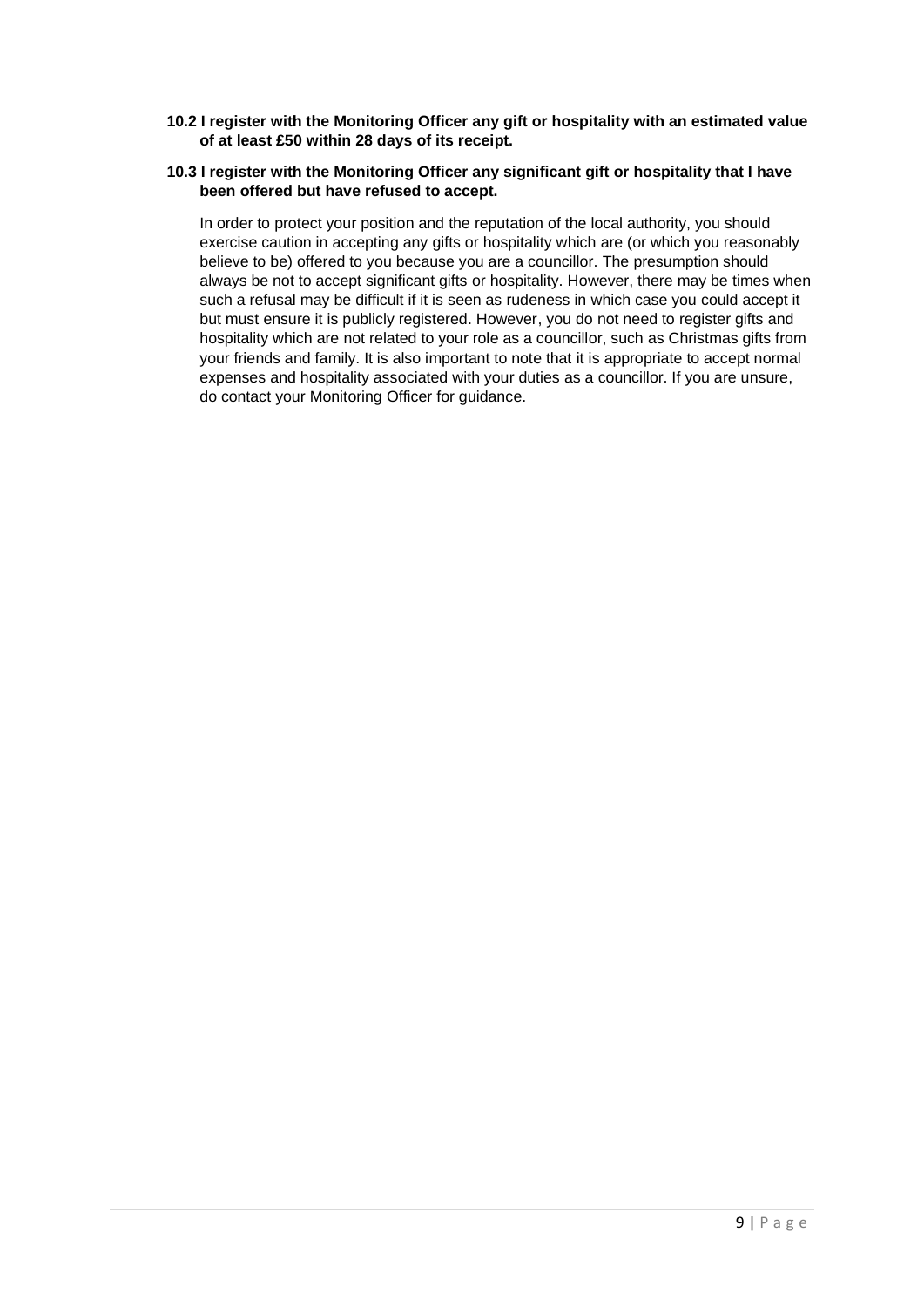# **Appendices**

# **Appendix A – The Seven Principles of Public Life The principles are:**

# **Selflessness**

Holders of public office should act solely in terms of the public interest.

# **Integrity**

Holders of public office must avoid placing themselves under any obligation to people or organisations that might try inappropriately to influence them in their work. They should not act or take decisions in order to gain financial or other material benefits for themselves, their family, or their friends. They must disclose and resolve any interests and relationships.

# **Objectivity**

Holders of public office must act and take decisions impartially, fairly and on merit, using the best evidence and without discrimination or bias.

# **Accountability**

Holders of public office are accountable to the public for their decisions and actions and must submit themselves to the scrutiny necessary to ensure this.

# **Openness**

Holders of public office should act and take decisions in an open and transparent manner. Information should not be withheld from the public unless there are clear and lawful reasons for so doing.

# **Honesty**

Holders of public office should be truthful.

#### **Leadership**

Holders of public office should exhibit these principles in their own behaviour. They should actively promote and robustly support the principles and be willing to challenge poor behaviour wherever it occurs.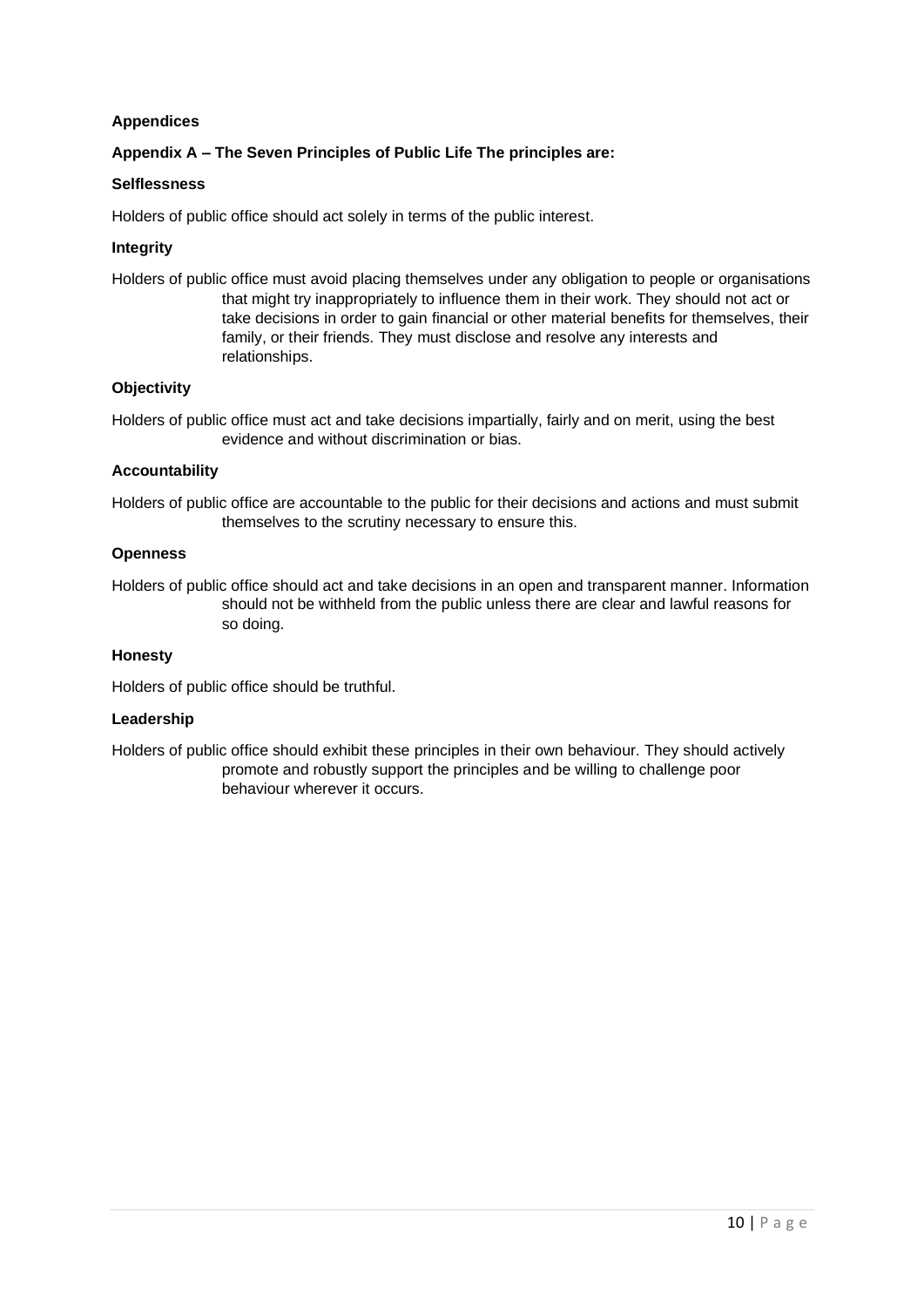# **Appendix B Registering**

# **Interests**

Within 28 days of becoming a member or your re-election or re-appointment to office you must register with the Monitoring Officer the interests which fall within the categories set out in **Table 1 (Disclosable Pecuniary Interests)** which are as described in "The Relevant Authorities (Disclosable Pecuniary Interests) Regulations 2012". You should also register details of your other personal interests which fall within the categories set out in **Table 2 (Other Registerable Interests).** 

**"Disclosable pecuniary interest"** means an interest of yourself, or of your partner if you are aware of your partner's interest, within the descriptions set out in Table 1 below.

**"Partner"** means a spouse or civil partner, or a person with whom you are living as husband or wife, or a person with whom you are living as if you are civil partners.

1. You must ensure that your register of interests is kept up-to-date and within 28 days of becoming aware of any new interest, or of any change to a registered interest, notify the Monitoring Officer.

2. A 'sensitive interest' is as an interest which, if disclosed, could lead to the councillor, or a person connected with the councillor, being subject to violence or intimidation.

3. Where you have a 'sensitive interest' you must notify the Monitoring Officer with the reasons why you believe it is a sensitive interest. If the Monitoring Officer agrees they will withhold the interest from the public register.

#### **Non participation in case of disclosable pecuniary interest**

- 4. Where a matter arises at a meeting which directly relates to one of your Disclosable Pecuniary Interests as set out in Table 1, you must disclose the interest, not participate in any discussion or vote on the matter and must not remain in the room unless you have been granted a dispensation. If it is a 'sensitive interest', you do not have to disclose the nature of the interest, just that you have an interest. Dispensation may be granted in limited circumstances, to enable you to participate and vote on a matter in which you have a disclosable pecuniary interest.
- 5. Where you have a disclosable pecuniary interest on a matter to be considered or is being considered by you as a Cabinet member in exercise of your executive function, you must notify the Monitoring Officer of the interest and must not take any steps or further steps in the matter apart from arranging for someone else to deal with it

# **Disclosure of Other Registerable Interests**

6. Where a matter arises at a meeting which directly relates to one of your Other Registerable Interests (as set out in Table 2), you must disclose the interest. You may speak on the matter only if members of the public are also allowed to speak at the meeting but otherwise must not take part in any discussion or vote on the matter and must not remain in the room unless you have been granted a dispensation. If it is a 'sensitive interest', you do not have to disclose the nature of the interest.

#### **Disclosure of Non-Registerable Interests**

- 7. Where a matter arises at a meeting which directly relates to your financial interest or well-being (and is not a Disclosable Pecuniary Interest set out in Table 1) or a financial interest or well-being of a relative or close associate, you must disclose the interest. You may speak on the matter only if members of the public are also allowed to speak at the meeting but otherwise must not take part in any discussion or vote on the matter and must not remain in the room unless you have been granted a dispensation. If it is a 'sensitive interest', you do not have to disclose the nature of the interest.
- 8. Where a matter arises at a meeting which **affects** –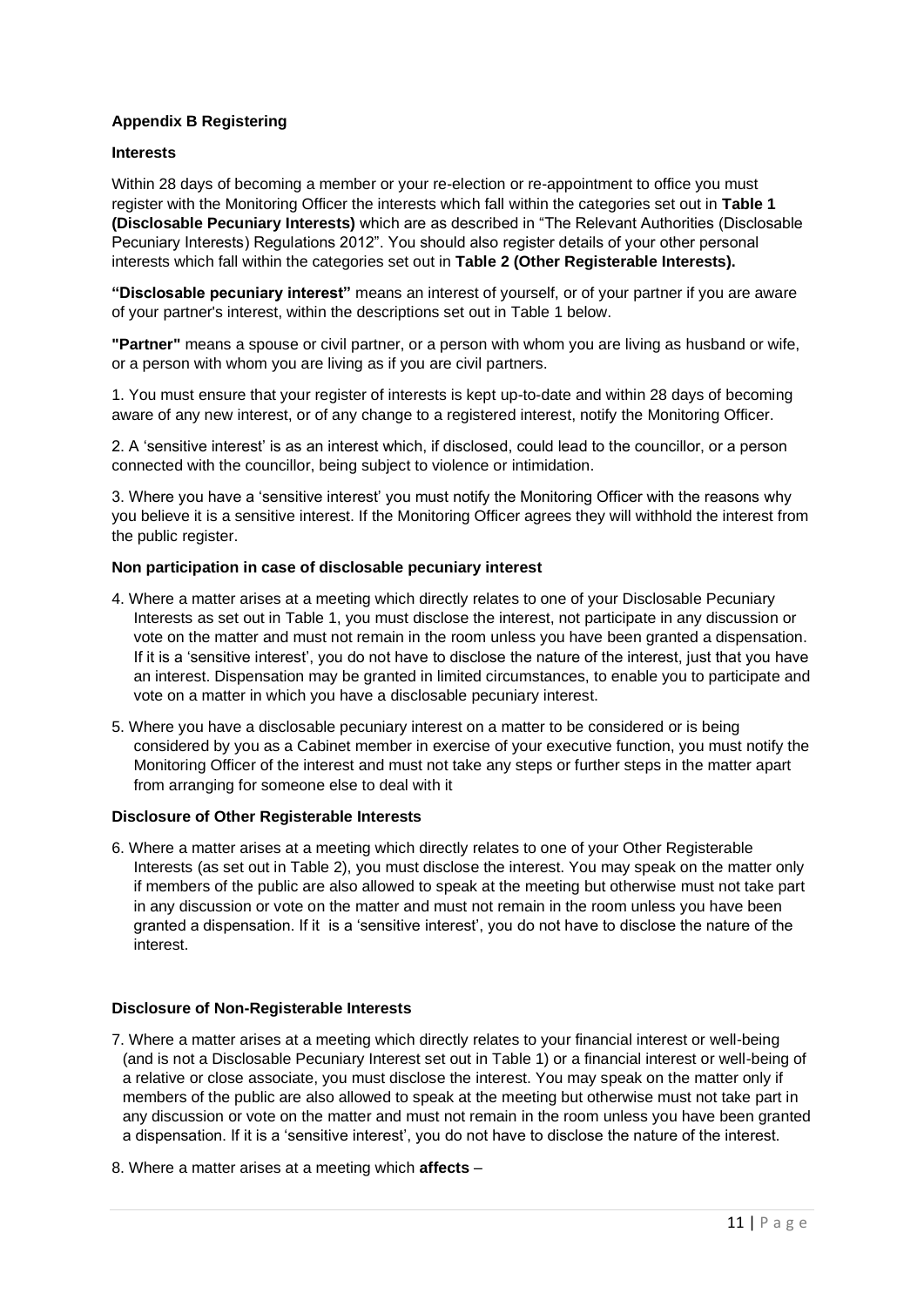- a. your own financial interest or well-being;
- b. a financial interest or well-being of a friend, relative, close associate; or
- c. a body included in those you need to disclose under Disclosable Pecuniary Interests as set out in **Table 1**

you must disclose the interest. In order to determine whether you can remain in the meeting after disclosing your interest the following test should be applied

- 9. Where a matter *affects* your financial interest or well-being:
- a. to a greater extent than it affects the financial interests of the majority of inhabitants of the ward affected by the decision and;
- b. a reasonable member of the public knowing all the facts would believe that it would affect your view of the wider public interest

You may speak on the matter only if members of the public are also allowed to speak at the meeting but otherwise must not take part in any discussion or vote on the matter and must not remain in the room unless you have been granted a dispensation.

If it is a 'sensitive interest', you do not have to disclose the nature of the interest.

10.Where you have a personal interest in any business of your authority and you have made an executive decision in relation to that business, you must make sure that any written statement of that decision records the existence and nature of your interest.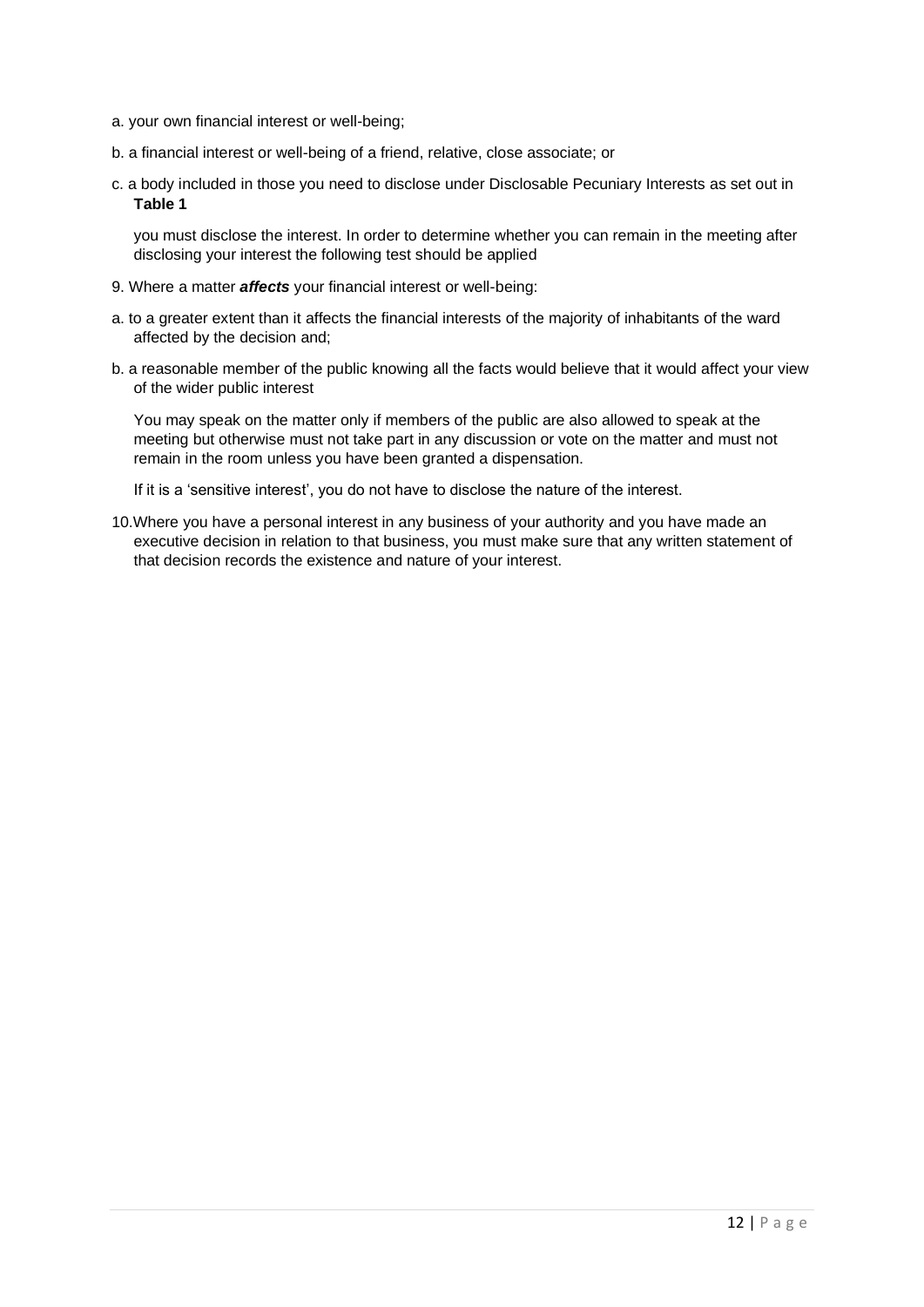# **Table 1: Disclosable Pecuniary Interests**

This table sets out the explanation of Disclosable Pecuniary Interests as set out in the Relevant Authorities (Disclosable Pecuniary Interests) Regulations 2012.

| <b>Subject</b>                                       | <b>Description</b>                                                                                                                                                                                                                                                                                                                                                                                                                               |  |
|------------------------------------------------------|--------------------------------------------------------------------------------------------------------------------------------------------------------------------------------------------------------------------------------------------------------------------------------------------------------------------------------------------------------------------------------------------------------------------------------------------------|--|
| Employment, office, trade, profession or<br>vocation | Any employment, office, trade, profession or vocation<br>carried on for profit or gain.<br>[Any unpaid directorship.]                                                                                                                                                                                                                                                                                                                            |  |
| Sponsorship                                          | Any payment or provision of any other financial benefit<br>(other than from the council) made to the councillor<br>during the previous 12-month period for expenses<br>incurred by him/her election expenses.<br>This includes any payment or financial benefit from a<br>trade union within the meaning of the Trade Union and<br>Labour Relations (Consolidation) Act 1992).                                                                   |  |
| Contracts                                            | Any contract which is made between the councillor or<br>his/her spouse/civil partners (or a firm in which such<br>person is a partner, or an incorporated body of which<br>such person is a director* or a body that such person<br>has a beneficial interest in the securities of*) and the<br>council-<br>(a) under which goods or services are to be provided or<br>works are to be executed; and<br>(b) which has not been fully discharged. |  |
| Land and Property                                    | Any beneficial interest in land which is within the area of<br>the council. 'Land' excludes an easement, servitude,<br>interest or right in or over land which does not give the<br>councillor or his/her spouse or civil partner or the person<br>with whom the councillor is living as if they were spouses/<br>civil partners (alone or jointly with another) a right to<br>occupy or to receive income.                                      |  |
| Licences                                             | Any licence (alone or jointly with others) to occupy land<br>in the area of the relevant authority for a month or<br>longer.                                                                                                                                                                                                                                                                                                                     |  |
| Corporate tenancies                                  | Any tenancy where (to the councillor's knowledge)-<br>(a) the landlord is the council; and<br>(b) the tenant is a body that the councillor, or his/her<br>spouse or civil partner or the person with whom the<br>councillor is living as if they were spouses/ civil partners is<br>a partner of or a director <sup>*</sup> of or has a beneficial interest in<br>the securities* of.                                                            |  |
| <b>Securities</b>                                    | Any beneficial interest in securities* of a body where— (a)<br>that body (to the councillor's knowledge) has a place of<br>business or land in the area of the council; and<br>(b) either-<br>(i) ) the total nominal value of the securities* exceeds<br>£25,000 or one hundredth of the total issued share capital<br>of that body; or                                                                                                         |  |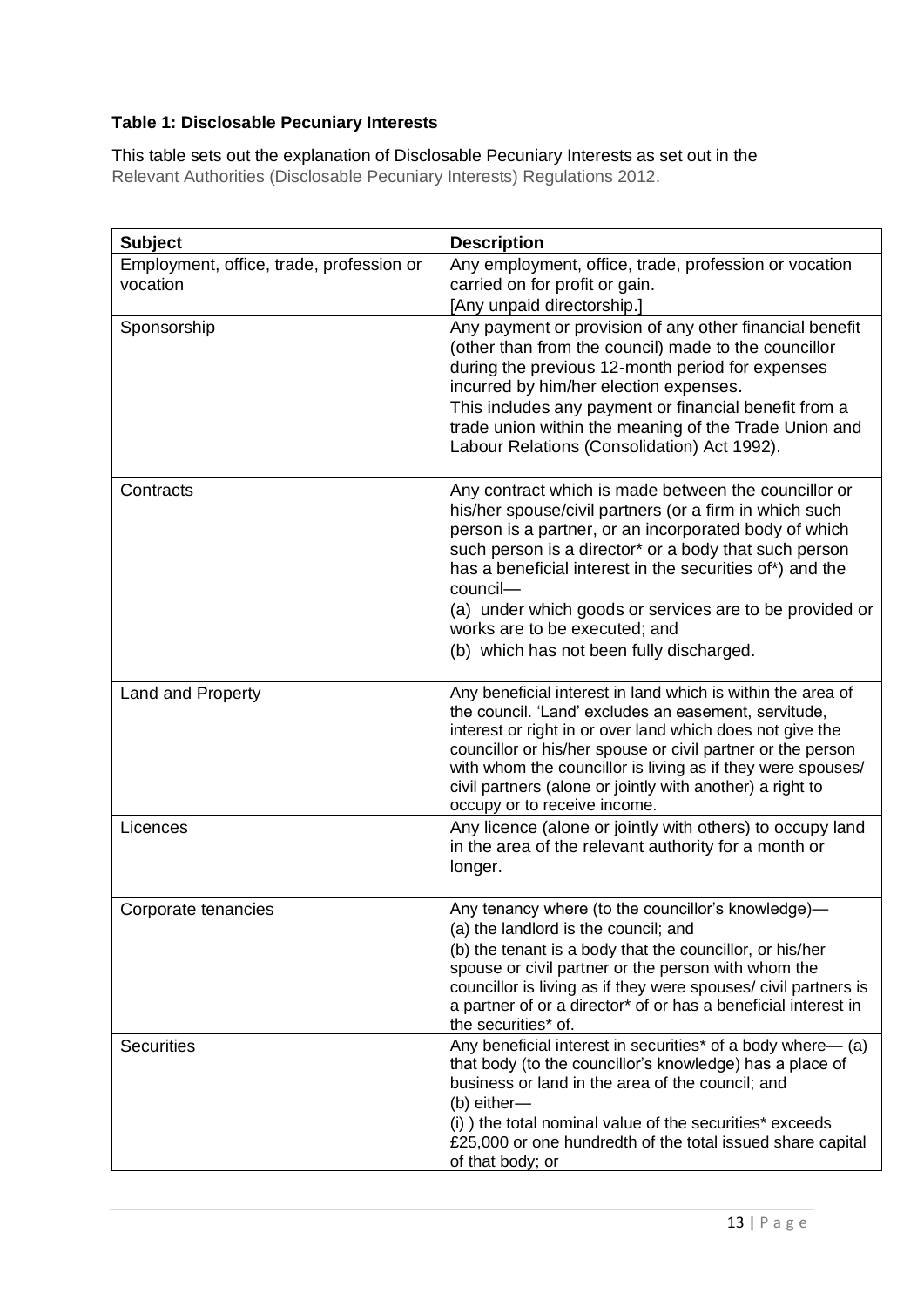| (ii) if the share capital of that body is of more than one<br>class, the total nominal value of the shares of any one<br>class in which the councillor, or his/ her spouse or civil<br>partner or the person with whom the councillor is living as<br>if they were spouse/civil partners has a beneficial interest<br>exceeds one hundredth of the total issued share capital of |
|----------------------------------------------------------------------------------------------------------------------------------------------------------------------------------------------------------------------------------------------------------------------------------------------------------------------------------------------------------------------------------|
| that class.                                                                                                                                                                                                                                                                                                                                                                      |

\* 'director' includes a member of the committee of management of an industrial and provident society.

\* 'securities' means shares, debentures, debenture stock, loan stock, bonds, units of a collective investment scheme within the meaning of the Financial Services and Markets Act 2000 and other securities of any description, other than money deposited with a building society.

# **Table 2: Other Registerable Interests**

You have a personal interest in any business of your authority where it relates to or is likely to affect:

a) any body of which you are in general control or management and to which you are nominated or appointed by your authority

b) any body

(i) exercising functions of a public nature

(ii) any body directed to charitable purposes or

(iii) one of whose principal purposes includes the influence of public opinion or policy

(including any political party or trade union)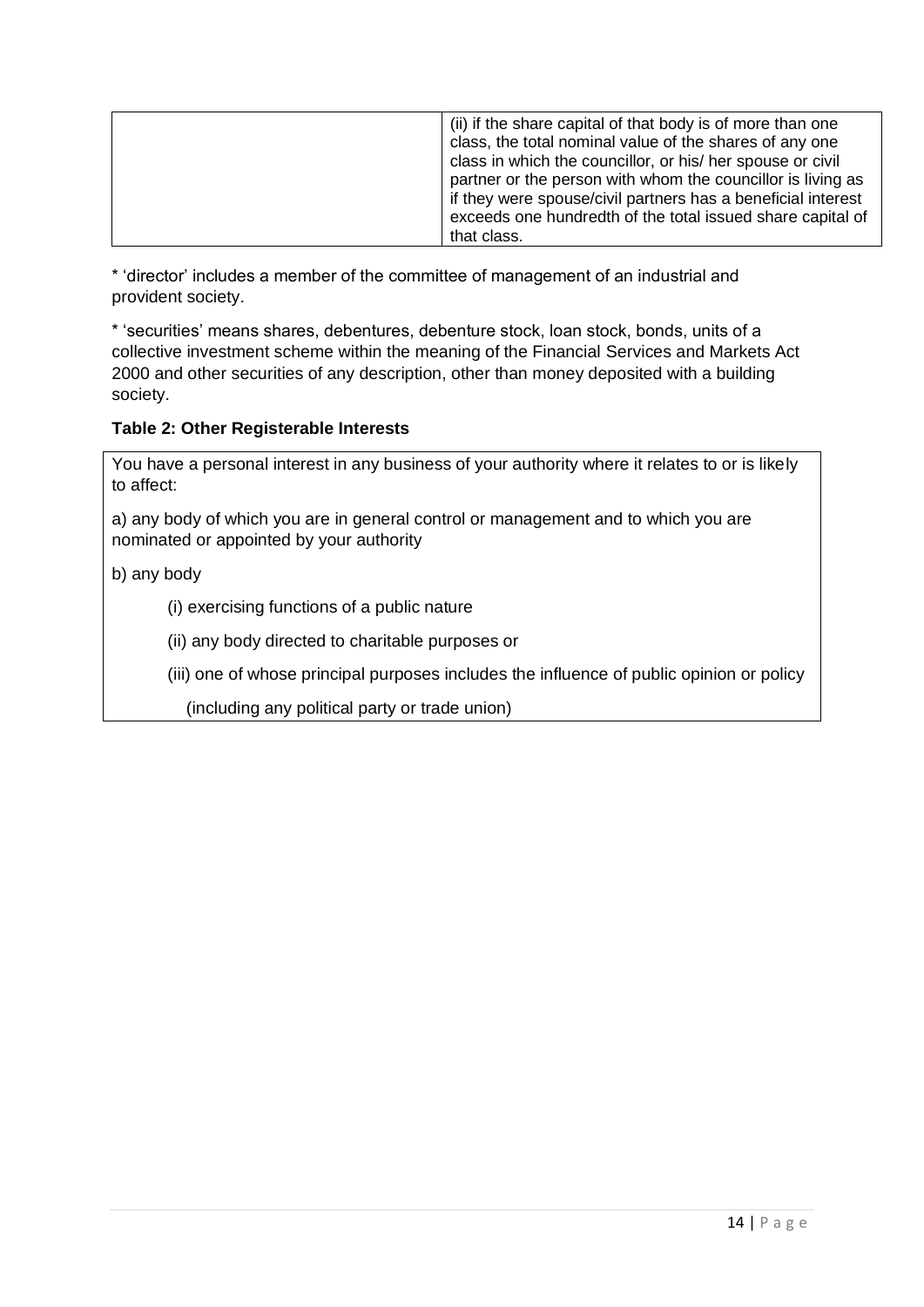# **Appendix C – the Committee on Standards in Public Life**

The LGA has undertaken this review whilst the Government continues to consider the recommendations made by the Committee on Standards in Public Life in their report on Local Government Ethical Standards. If the Government chooses to implement any of the recommendations, this could require a change to this Code.

The recommendations cover:

• Recommendations for changes to the Localism Act 2011 to clarify in law when the Code of Conduct applies

• The introduction of sanctions

• An appeals process through the Local Government Ombudsman

• Changes to the Relevant Authorities (Disclosable Pecuniary Interests) Regulations 2012 • Updates to the Local Government Transparency Code

• Changes to the role and responsibilities of the Independent Person

• That the criminal offences in the Localism Act 2011 relating to Disclosable Pecuniary Interests should be abolished

The Local Government Ethical Standards report also includes Best Practice recommendations. These are:

**Best practice 1**: Local authorities should include prohibitions on bullying and harassment in codes of conduct. These should include a definition of bullying and harassment, supplemented with a list of examples of the sort of behaviour covered by such a definition.

**Best practice 2**: Councils should include provisions in their code of conduct requiring councillors to comply with any formal standards investigation and prohibiting trivial or malicious allegations by councillors.

**Best practice 3**: Principal authorities should review their code of conduct each year and regularly seek, where possible, the views of the public, community organisations and neighbouring authorities.

**Best practice 4**: An authority's code should be readily accessible to both councillors and the public, in a prominent position on a council's website and available in council premises.

**Best practice 5**: Local authorities should update their gifts and hospitality register at least once per quarter, and publish it in an accessible format, such as CSV.

**Best practice 6**: Councils should publish a clear and straightforward public interest test against which allegations are filtered.

**Best practice 7**: Local authorities should have access to at least two Independent Persons.

**Best practice 8**: An Independent Person should be consulted as to whether to undertake a formal investigation on an allegation, and should be given the option to review and comment on allegations which the responsible officer is minded to dismiss as being without merit, vexatious, or trivial.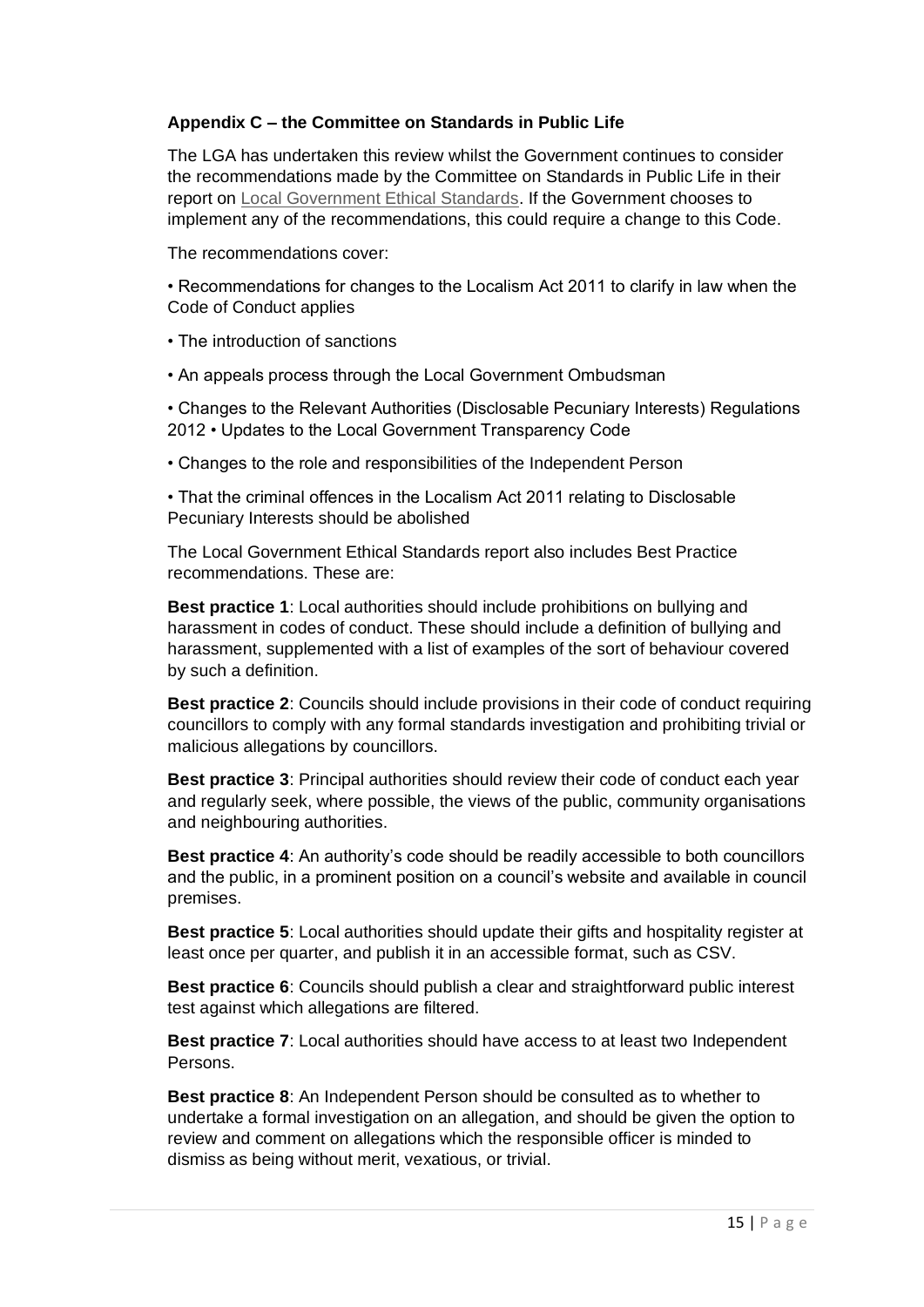**Best practice 9**: Where a local authority makes a decision on an allegation of misconduct following a formal investigation, a decision notice should be published as soon as possible on its website, including a brief statement of facts, the provisions of the code engaged by the allegations, the view of the Independent Person, the reasoning of the decision-maker, and any sanction applied.

**Best practice 10**: A local authority should have straightforward and accessible guidance on its website on how to make a complaint under the code of conduct, the process for handling complaints, and estimated timescales for investigations and outcomes.

**Best practice 11**: Formal standards complaints about the conduct of a parish councillor towards a clerk should be made by the chair or by the parish council, rather than the clerk in all but exceptional circumstances.

**Best practice 12**: Monitoring Officers' roles should include providing advice, support and management of investigations and adjudications on alleged breaches to parish councils within the remit of the principal authority. They should be provided with adequate training, corporate support and resources to undertake this work.

**Best practice 13**: A local authority should have procedures in place to address any conflicts of interest when undertaking a standards investigation. Possible steps should include asking the Monitoring Officer from a different authority to undertake the investigation.

**Best practice 14**: Councils should report on separate bodies they have set up or which they own as part of their annual governance statement and give a full picture of their relationship with those bodies. Separate bodies created by local authorities should abide by the Nolan principle of openness and publish their board agendas and minutes and annual reports in an accessible place.

**Best practice 15**: Senior officers should meet regularly with political group leaders or group whips to discuss standards issues.

**The LGA has committed to reviewing the Code on an annual basis to ensure it is still fit for purpose.**